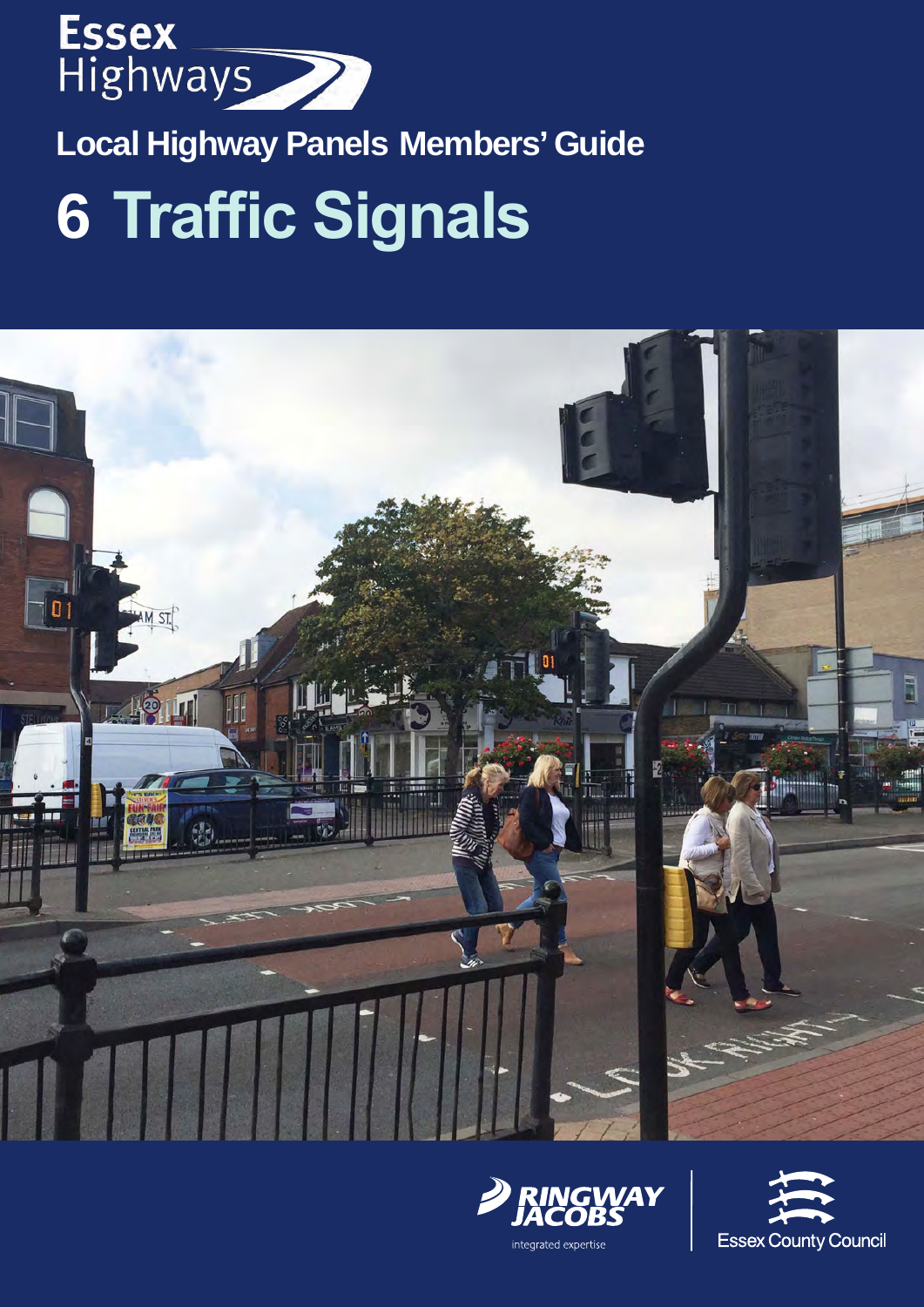## **1. Introduction**

The first traffic lights were installed at Piccadilly Circus in 1926. Since that time they have been used widely across the highway network as an important way of managing traffic flows and reducing traffic collisions. Nowadays they are managed by complex computer programmes that can control the flow of traffic around the network and can react to the changes in traffic depending on the actual movements at junctions.

## **2. Typical Problems**

**'We need a pedestrian/ toucan crossing'**

**'The Zebra Crossing holds up the traffic. Can we have a pelican crossing instead?'**

**'The roundabout gets congested. Can traffic lights be installed?'**

**'Can we have a green man on the traffic lights?'**

### **3. Things to Consider**

Signal controlled crossings and traffic lights can be expensive to install. For many LHPs, one scheme could take up the majority of the available budget and in many cases signals are not necessarily the only solution to the problem.

It is important to recognise that while the introduction of both signal controlled crossings and traffic lights help to manage the interaction between traffic and other road users; they can both result in an increase in congestion. This needs to be considered, especially where there are already air quality concerns along a traffic corridor.

All pedestrian phases at traffic signaled junctions will add to traffic delays. If there is already congestion, particularly at peak times, the extra delay can have a significant impact on journey times.

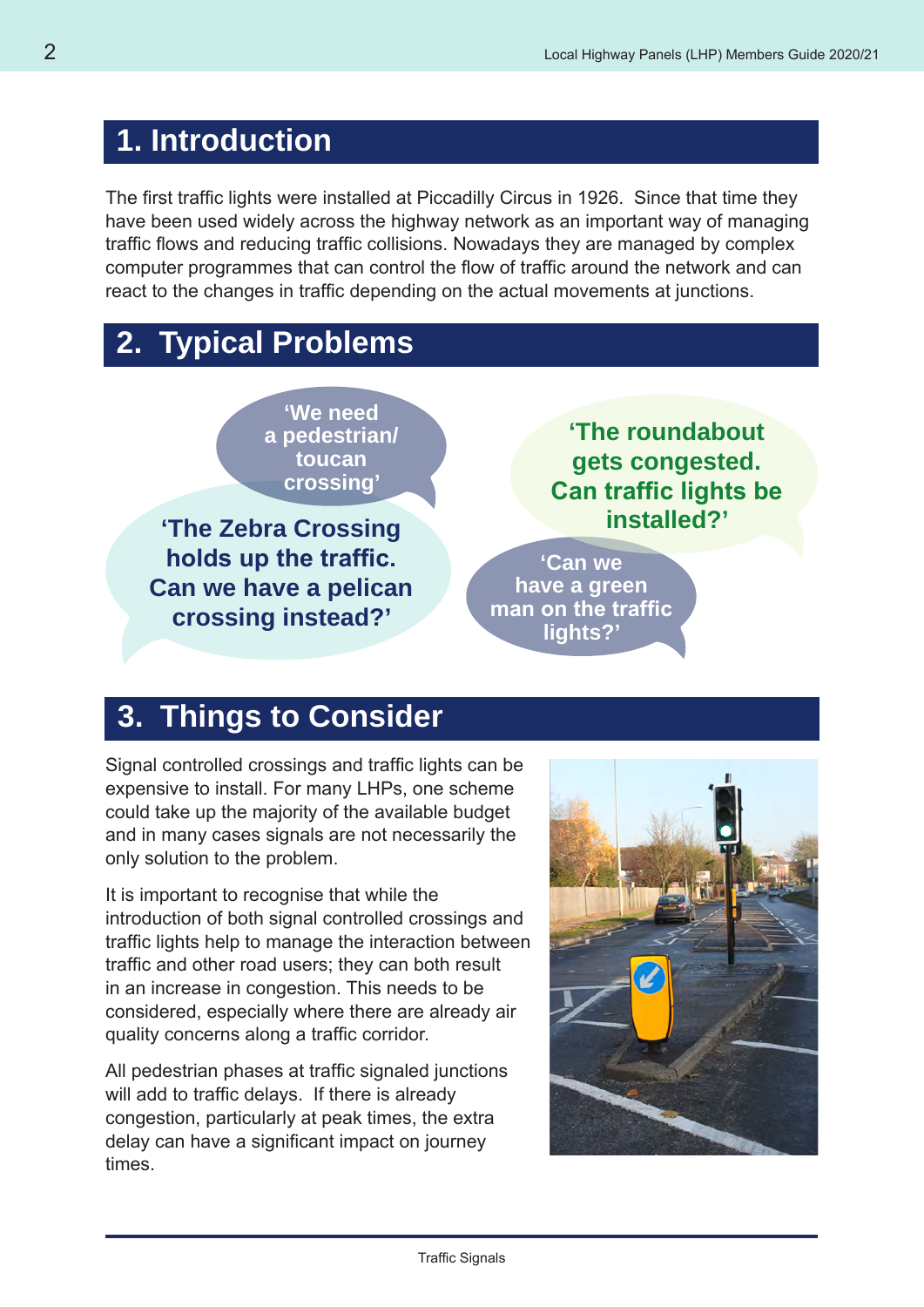## **4. Typical Measures**

#### **Light Controlled Crossings**

These are used to help pedestrians, cyclists and horse riders to cross the road safely. The public tend to consider that these are a safer type of crossing, though there is no evidence to support this.

Most pedestrian crossings include a beeping sound which is emitted when the green man is



showing. The beeper is not used at dual staggered crossings or at any locations where the audible beep may mislead pedestrians waiting at the adjacent crossing.

All push buttons now include a tactile rotating cone to assist visual and hearing impaired users.

■ **Pelican (Pedestrian Light Control) crossing is the traditional crossing. It originally** showed the red/green man signal on the far side of the road. They are easily recognised by the flashing 'green man' signal to warn pedestrians that the signals are about to change and a flashing amber light indicating to drivers that they can proceed, providing there is no pedestrians waiting to cross.

*This older style of crossing is no longer approved for new installations.*

- **Puffin (Pedestrian User Friendly Intelligent Crossing) This new style crossing has** near-sided pedestrian signals (located on the pole nearest to the waiting area). This type of crossing has detectors to extend the period after the green man has expired and before the drivers get a green light to allow pedestrians to clear the crossing.
- **Toucan (Two-Can** Cross) Cyclist and pedestrian. These are implemented along cycle routes to help both cyclist and pedestrians cross safely.
- **Pegasus** (named after the mythical winged horse) Placed where a bridleway crosses a road. The crossing provides special consideration for horse riders to walk alongside pedestrians.

*This style of crossing can be seen at the top of page 3.*

■ **Tiger Crossing** – Like a zebra crossing, but cycling is permitted adjacent to the pedestrian crossing area and cyclists are not obliged to dismount.

A light-controlled crossing interrupts the flow of vehicles and can be frustrating to drivers if a pedestrian, cyclist or horse rider has already crossed.

Crossings across a wide road or dual carriageway are normally staggered so that there is a shorter interruption of the traffic flows while pedestrians are crossing one half of the road. The road must be wide enough to accommodate an area where pedestrians, cyclists and possibly horses can wait while the second phase of the crossing is operated. If horses are to be accommodated, the central island must be very wide to avoid the horses being spooked by traffic moving behind them.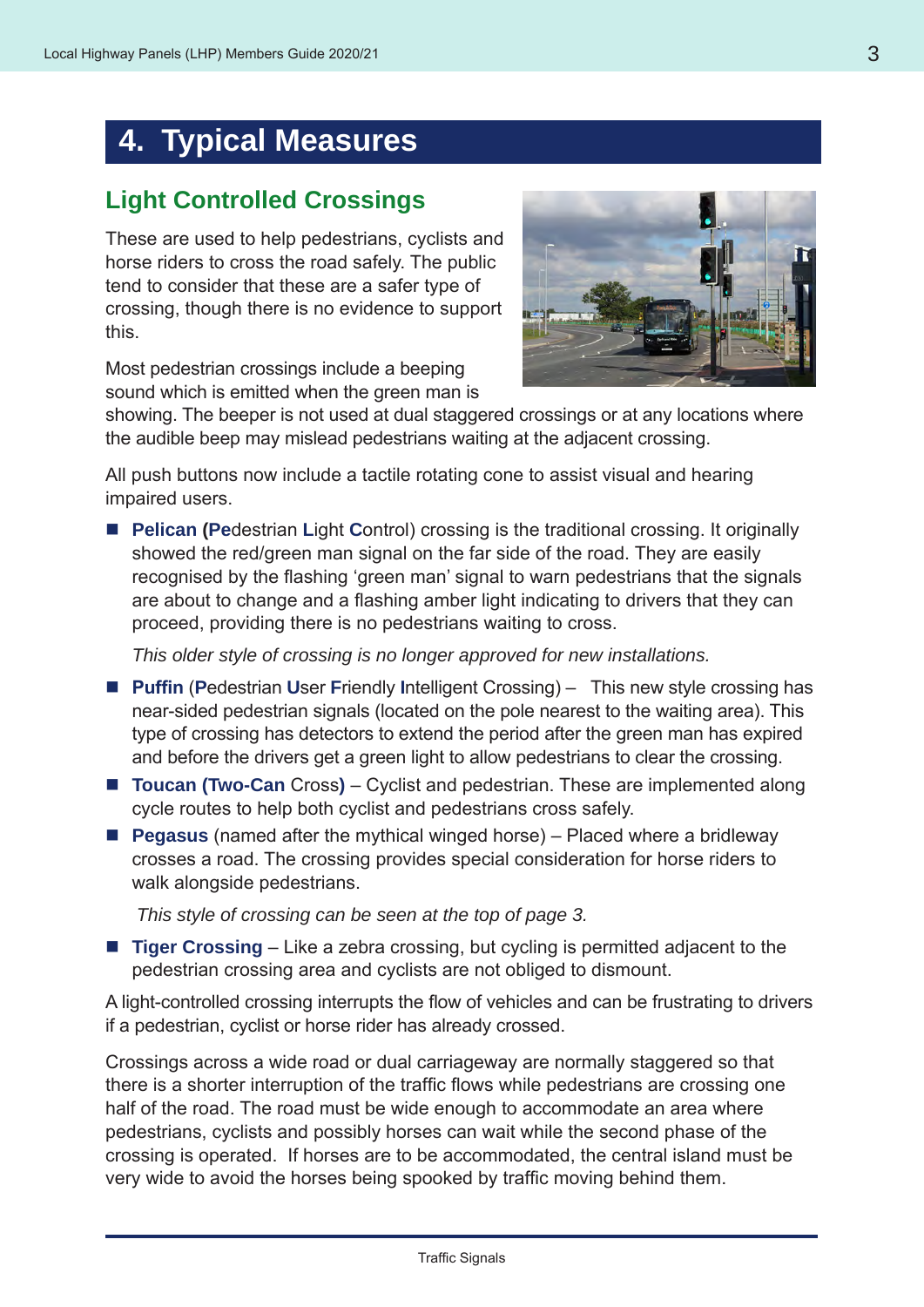## **4. Typical Measures continued**

#### **PUFFIN Crossings**

In 2012, in response to concerns raised by pedestrians, Transport Research Laboratory (TRL) conducted research into the benefits of the near-side display as opposed to the far-side display. The research showed that pedestrians comply better with the near-side display and make safer choices when crossing the road.

Since the release of the new Traffic Signs and General Directions Guidance in April 2016, light-controlled pedestrian crossings must be of the new PUFFIN Style which has the near side display as

standard. However, the DfT has recognised that at the busiest crossings, the nearside display only, might not always be the best solution. In the 2016 guidance the DfT retained the provision for a far-side display at an existing site or for use at a new site if nearside signals are felt not to be the best option on safety grounds.

#### **TOUCAN and Pegasus Crossings**

The general principles for the installation of a toucan or pegasus crossing are the same as those for a puffin crossing. In addition:

- A toucan crossing can only be sited where it links sections of a cycle route.
- $\blacksquare$  A pegasus crossing can only be sited where it links sections of bridleway.



#### **Traffic Lights**

- These control the flow of traffic at a junction and in conjunction with other signalcontrolled junctions, manage the traffic along a route
- $\blacksquare$  They may or may not include pedestrian phases.
- All traffic signals in Essex are set to adapt to the traffic flows along the network.

When considering changing the type of control at a junction it is important to understand the impact on the whole route. This will require traffic modelling to be undertaken before a scheme can be agreed.

Adding a pedestrian phase to a set of traffic signals will stop all traffic in a particular direction while the pedestrians cross and at some junctions may have an all red phase depending on the junction layout. Typically a crossing on one arm of a 3 or 4 arm junction of single carriageway would require all traffic to stop

All pedestrian phases will add to traffic delays at the junction. If there is already congestion, particularly at peak times, the extra delay can have a significant impact on journey times.

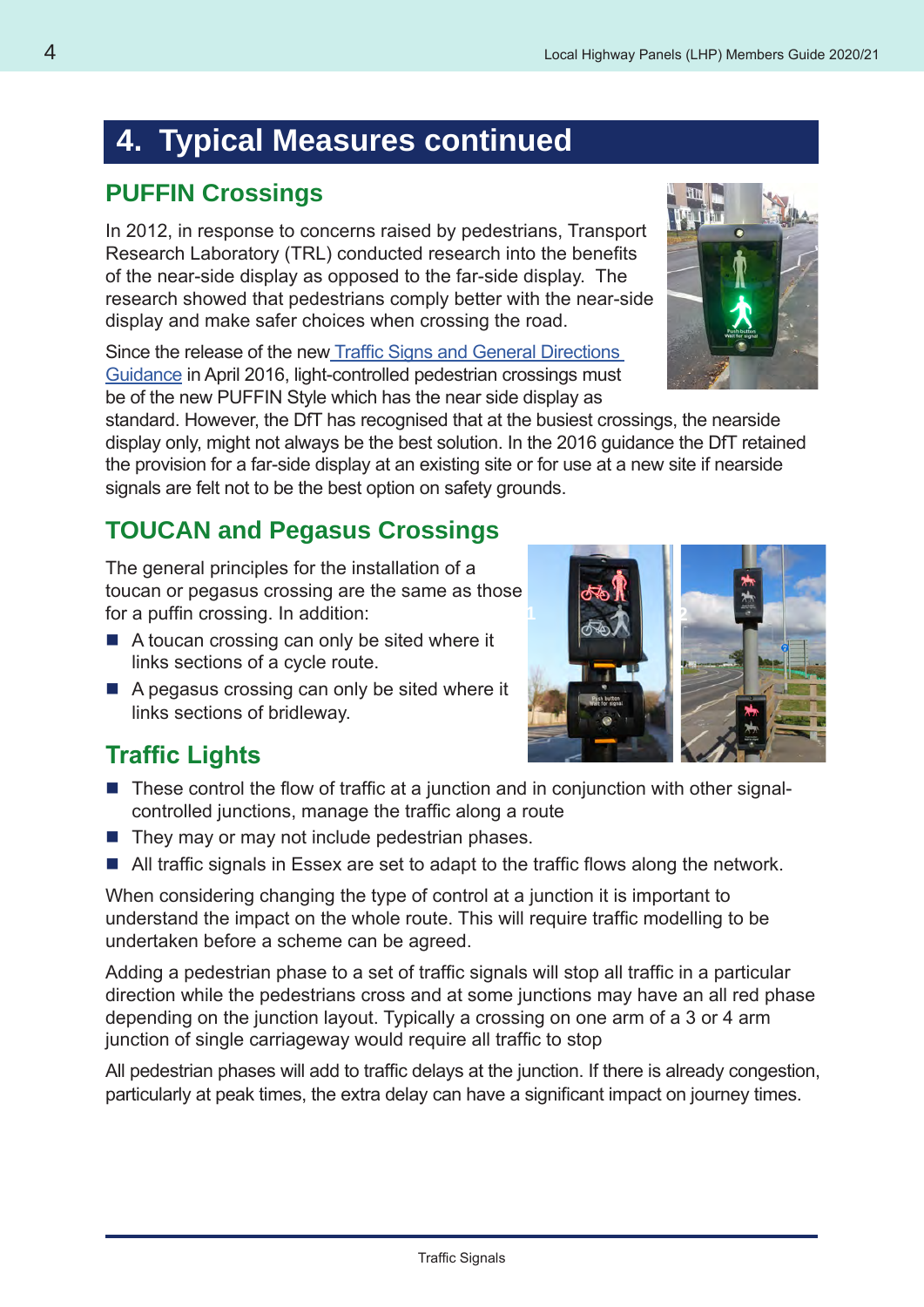## **5. Scheme Investigation**

All LHP requests for crossings must be submitted with the problem on a request form.

All LHP schemes will require a pedestrian vs vehicle count (PV<sup>2</sup>) to ascertain whether the location meets the criteria for a signal controlled crossing. A PV<sup>2</sup> score of 0.7  $\times$  10<sup>8</sup> is the minimum requirement for a signal controlled crossing.

Key factors that will be considered by an engineer when designing a signalised crossing include:

- $\blacksquare$  The highway boundary does ECC own all the land necessary to install a new crossing?
- $\blacksquare$  Traffic counts and traffic modelling will be required to investigate the impact of signals and signal timings on the highway network; this will be particularly necessary for traffic signals at busy junctions

 *It is important to note that traffic modelling can be both expensive and time consuming and may result in abortive costs if it is found that the new signals will have a detrimental impact on the overall traffic flows.*

- Accident history, type and severity and identification of common factors.
- Speed limits and speed of traffic.
- Lighting will be required when a pedestrian crossing is introduced.
- $\blacksquare$  Is there a power source for the lighting and light-controlled crossing?
- What utility apparatus is there within the highway that may need to be relocated?

Signal controlled crossings are normally the only option on high speed roads (40mph and above). The current guidance states that 'Where the 85th%tile speed is greater than 50 miles per hour, serious consideration should be given to speed reduction measures before installing at-grade crossings'.\*

Zebra crossing requests where the 85%ile speed are above 35mph will need to be considered for a signalised crossing as an alternative.

\* The 85th%tile is if is the speeds of all motorists are ranked slowest to fastest, the %tile speed separates the slowest 85% from the fastest 15%

### **6. Costs and timescales**

The Essex County Council contract with Ringway Jacobs is a target cost contract and not a fixed price contract. This type of contract was chosen as the best type of contract to deliver savings and efficiencies and also to promote partnering between ECC and Ringway Jacobs.

An explanation of the process, including costs and timescales for typical schemes can be found in Appendix 1.